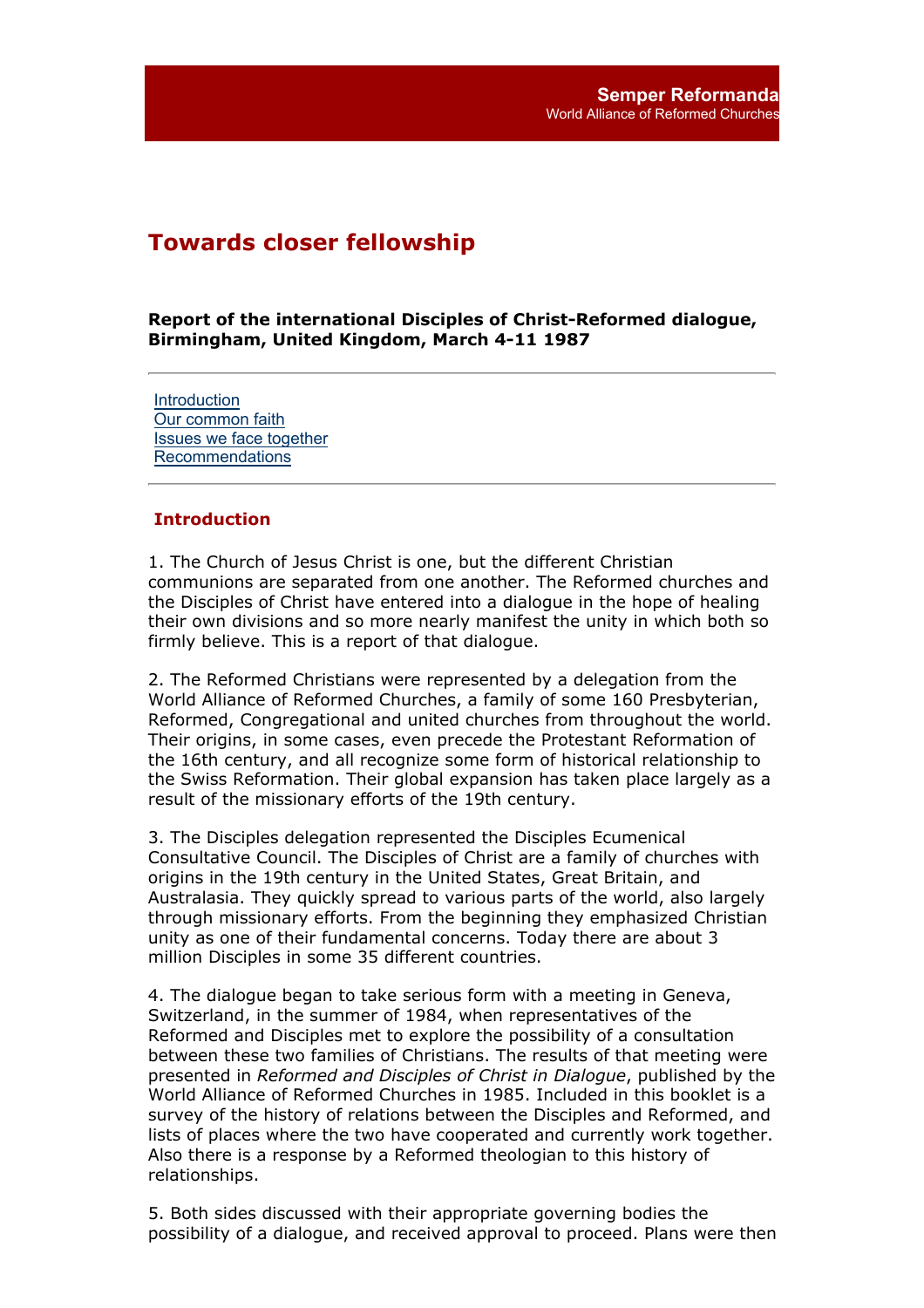made for a formal gathering in Birmingham, England, 4-11 March, 1987. During this meeting the two delegations, involving over twenty participants, engaged in wide-ranging, searching conversations, listened to and discussed papers, learned about cooperative activities and actual unions of churches. Each day included worship, and there was an opportunity to worship in churches in the region around Birmingham.

6. The dialogue is seen by the Disciples as an opportunity to make clear the international character of their own commitment to unity, particularly as they learn about the uniting and united ventures of Reformed and Disciples in many parts of the world. Also, by engaging the Reformed churches in conversation the Disciples might be able to re-appropriate their own historic emphasis on the grace of God experienced and made known especially in baptism and the Lord's Supper. For the Reformed, dialogue with the Disciples represents an opportunity to explore some issues of concern in their heritage. The Disciples separated from the Reformed precisely over some of the issues that have continued to be divisive in the Reformed churches, including the authority of creeds, the nature of the church, and ministry. By talking with the Disciples, the Reformed will be able to reconsider these issues. Also, conversations with the Disciples reinforces an increasing awareness among the Reformed of the significance of the unity of the church and the centrality of the sacraments in the life of the church. For both groups, the dialogue has provided an occasion to examine critically a wide range of issues over against and in tandem with another community of God's people. It is an encouragement to participate in what is fittingly called "a reconciliation of memories" over past divisions.

7. One of the results of this dialogue has been the discovery that there is great diversity within each church family, so much so that serious questions must be raised about the validity of any purported church-dividing issues. At each place where there seems to have been a grave impasse, it is found that there are some groups within both the Disciples and Reformed that stand on either side of the issue. Even on such a question as baptism, where the practices and theology appear to be so different, we learn that the sides are already living together in united churches where such issues have been overcome. The dialogue has led to better understanding and provides the basis for further cooperative efforts in mission and witness. This report thus reflects differences and diversity along with delight at the level of unity thus far achieved, and great hope for the future relations of the Reformed and Disciples as they seek to be faithful people in God's world.

### **Our common faith**

8. On both sides Disciples and Reformed share certain fundamental commitments which deserve to be reaffirmed as guidelines for the future. These commitments have to do with the calling and mission of the church itself. Among other things the church is called to be:

### **A community living by God's word in holy scripture**

9. The church lives by faithful hearing of the Word of God, as the testimony of the Bible is witnessed to afresh in its bearing upon today and tomorrow. This also involves listening receptively and critically to the witness of past generations to that testimony; but it requires more than merely traditional reliance on past interpretations. The range and power of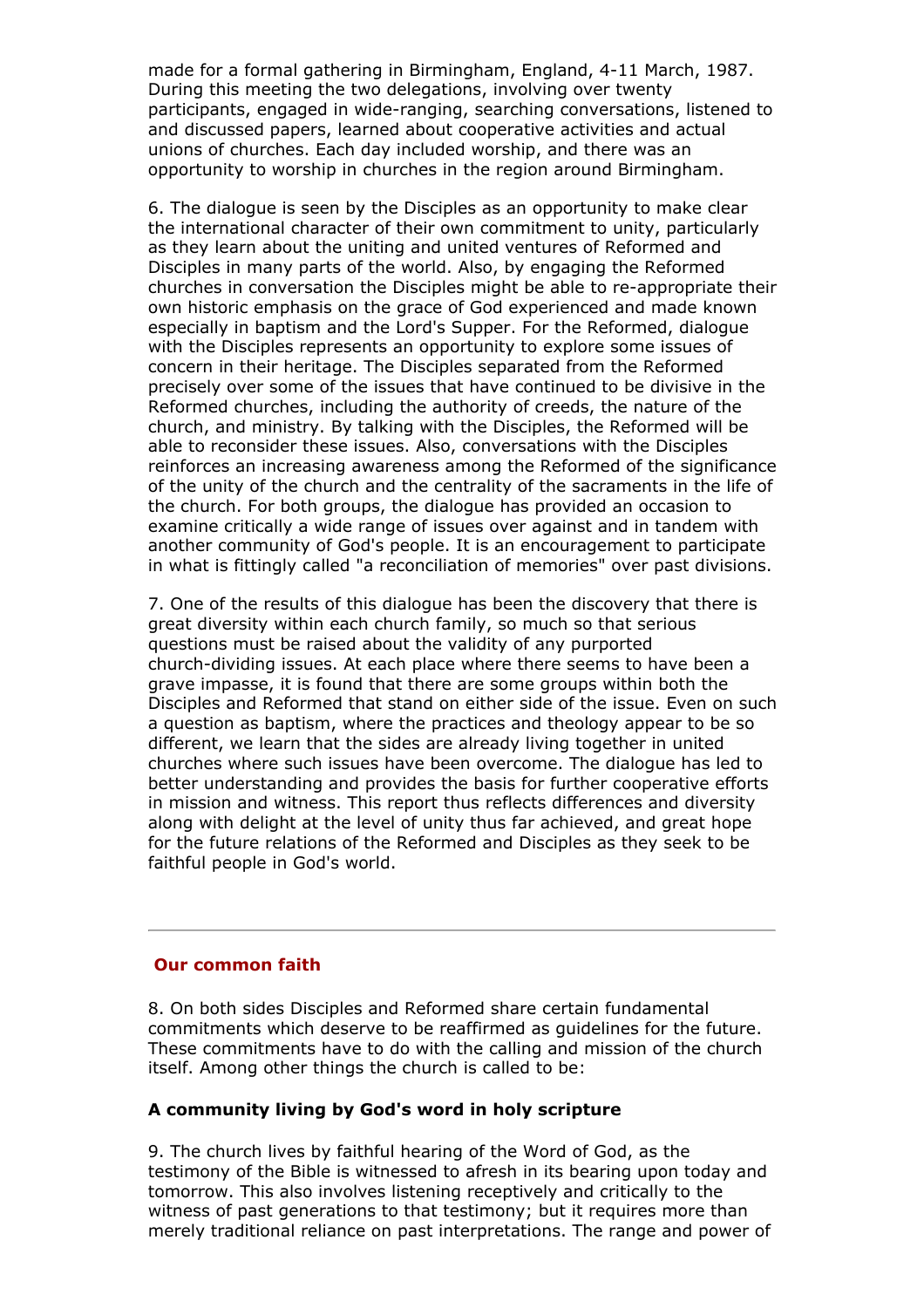God's Word is not confined to the understanding unfolded in any one age or time - whether the early church, the Middle Ages, the Reformation or the 19th century. We are certainly called to hear and respect the witness of our ancestors in the faith, and to learn from it. But to do this in order to engage in faithful hearing of God's Word *today*. The reason is not simply that times change; it is that the gospel is always calling us forward toward the Kingdom of Jesus Christ. Therefore, the church should always be:

# **A community in reformation**

10. Our communions owe a particular debt to the movement of Reformation that began in Western Europe in the 16th century. Much of our institutions, order and practice derive from that beginning which retains special significance for us, whether we trace our historical origins to it more or less directly as some Reformed churches do, or only indirectly as the Disciples and newer Reformed churches do. These churches share a complex, diverse common heritage. But they also share the awareness that the church is continually called to reappraisal and renewed reformation. Complex social, political, cultural and intellectual developments since the 16th century have affected us all. Particularly important have been the Enlightenment, the Evangelical Awakening, and the global expansion of Christianity. The enslavement and oppression of racial groups during the period of colonization has also had far-reaching consequences. All these challenge us to look self-critically on the ways in which our churches have developed and identified themselves throughout the centuries, and in particular on the long history of Christian separation, sub-division and denomination-building. Disciples and Reformed alike are increasingly aware today that the church is called to be:

# **A community visibly united in the faith and service of Jesus Christ**

11. This certainly involves the quest for unity among *all* Christians and churches, for ways of discovering and expressing that unity even now, albeit this is often only possible in fragmentary and provisional forms. But it is also a challenge to those churches which, like ours, are especially closely related to each other to engage seriously in the search for visible unity between themselves. Current ecumenical encounters, local, regional and international, have already increased our appreciation of each other's tradition and testimony and invite us both to critical appraisal of our own heritage and to a renewed search for a greater unity.

# **Lord's Supper**

12. Disciples and Reformed are in basic agreement about the meaning of the Lord's Supper. We celebrate it in obedience to the command of Christ as a "sacrament" or "ordinance" instituted by him. By partaking of it we remember him and his sacrificial death, but the significance of the Lord's Supper, for us, is by no means restricted to its commemorative aspect. The dominant theological position in both traditions has always stressed that the Lord's Supper as a sacrament, is a means of grace, a sign and seal which makes Christ's presence known to us through the invocation of the Holy Spirit (*epiclesis*). Whilst the Lord's Supper is a memorial (*anamnesis*) in that it brings to redemptive memory the earthly life and death of Christ, it goes far beyond memorial, bringing the participant into communion with the one who not only died but rose again from the dead and with whom we can have a living relationship. The experience of communion with Christ, who is present in the Lord's Supper, therefore evokes praise and thanksgiving (*eucharistia*). It also reaffirms for us that the church is a "Covenant community" as we respond in a covenant meal to God's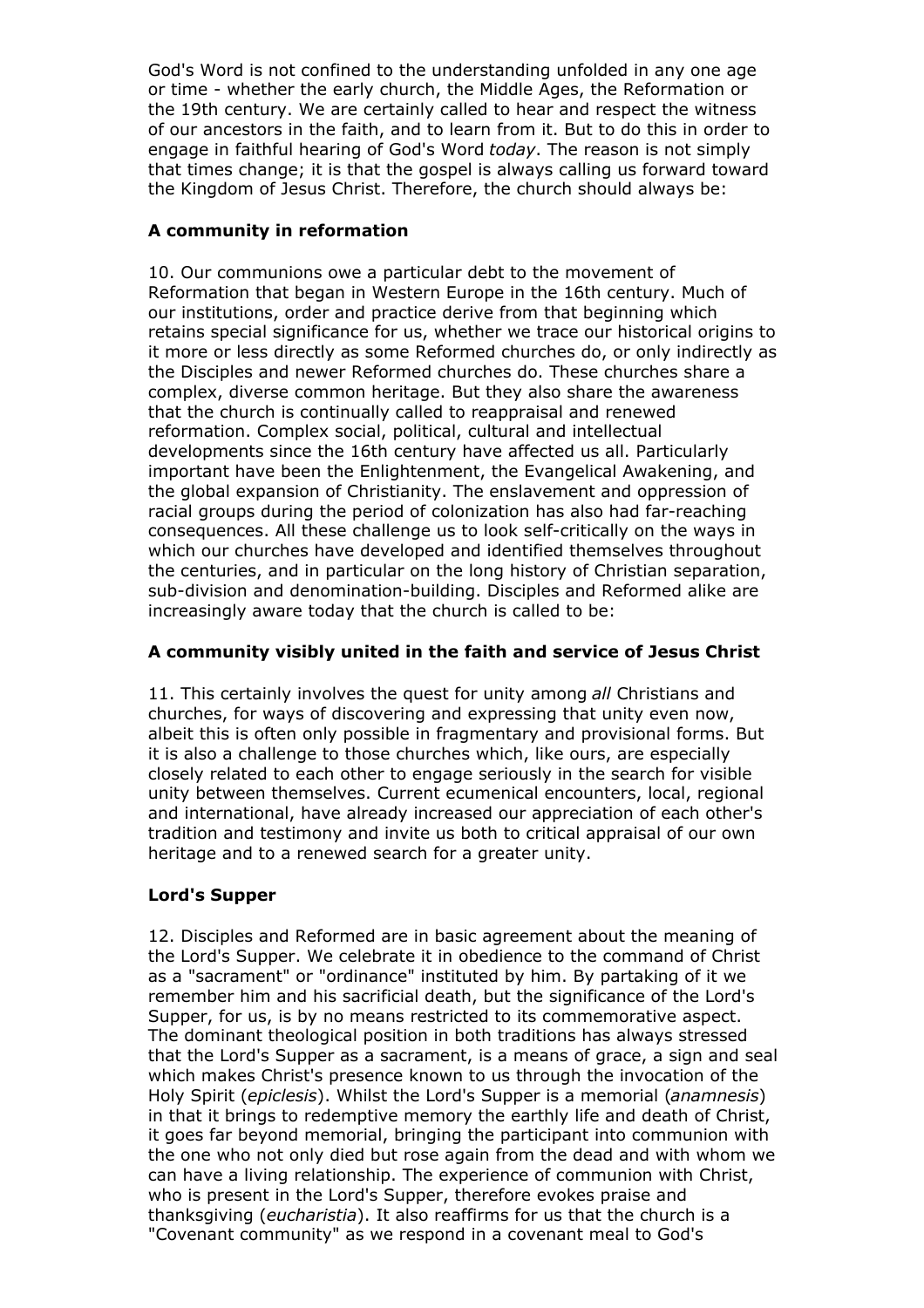initiative. Such a response entails a commitment on the part of the eucharistic community to be a prophetic sign of God's presence with, and loving care for, humankind. Moreover, the Supper, for both traditions, is a sign of the unity of believers and a means of proclaiming the significance of the death and resurrection of Christ "until he comes". This eschatological dimension not only points to future aspects of the Lord's Supper as the "meal of the Kingdom" but emphasizes that, through Christ, we already participate in the present reality of the Kingdom of God.

13. The issue of "closed communion" which in the 19th century was instrumental in causing the Disciples to disassociate themselves from current Presbyterian practices, is no longer an issue dividing Disciples and Reformed. For the most part, Reformed churches welcome to the Table members of other Christian communities, as do the Disciples. Both traditions recognize that the Table is the Lord's, not ours, and that all Christians may approach that Table on Christ's own invitation.

14. Both traditions affirm the importance of the Lord's Supper for the life and witness of the Community of Faith. Reformed ministers are ordained as ministers of "Word and Sacrament" and Disciples ministers are ordained to these same functions. Both traditions, therefore, affirm the centrality of the Lord's Supper for their understanding of the nature of church.

15. Another way of affirming the centrality of the Lord's Supper for Disciples is weekly communion. Frequency of the Lord's Supper has never been a divisive issue between Disciples and Reformed, although Disciples would encourage all Reformed churches to celebrate the Supper more frequently than quarterly or monthly. Weekly celebration is already the practice in a number of Reformed churches. Such weekly communion, of course, has always been part of the Reformed ethos, if not of Reformed practice, as Calvin strongly (though unsuccessfully) argued for weekly communion in Geneva. The Reformed tradition, for its part, would encourage the Disciples to take even more seriously the link between the preaching of the Word and the Lord's Supper.

### **Issues we face together**

#### **The nature of the church**

16. Disciples and Reformed both affirm that God's free act of grace brings the church into being. God has remained faithful to the covenant established for God's people, even when they have rebelled against it. In the fullness of time God sent his Son, Jesus Christ, to unite all in heaven and on earth in one body, giving access in one Spirit to the Father (Eph 1.3-10, 2.11-22).

17. Thus there is only one Church of God. The church is holy because God has redeemed and consecrated it through the death and resurrection of Jesus Christ. The church is catholic because Christ calls it to express the fullness of his own life and ministry, drawing all peoples into one fellowship in all places and times. The church is apostolic because Christ commissions it to proclaim to all peoples the gospel first entrusted to the apostles.

18. The church is called to a continual offering of itself and the world to God in a life of worship prayer and praise; it receives and expresses the renewing life of the Holy Spirit in word and Sacrament; it declares the reconciling and saving power of Christ in preaching and service; it bears witness to Christ's sovereignty over all the nations.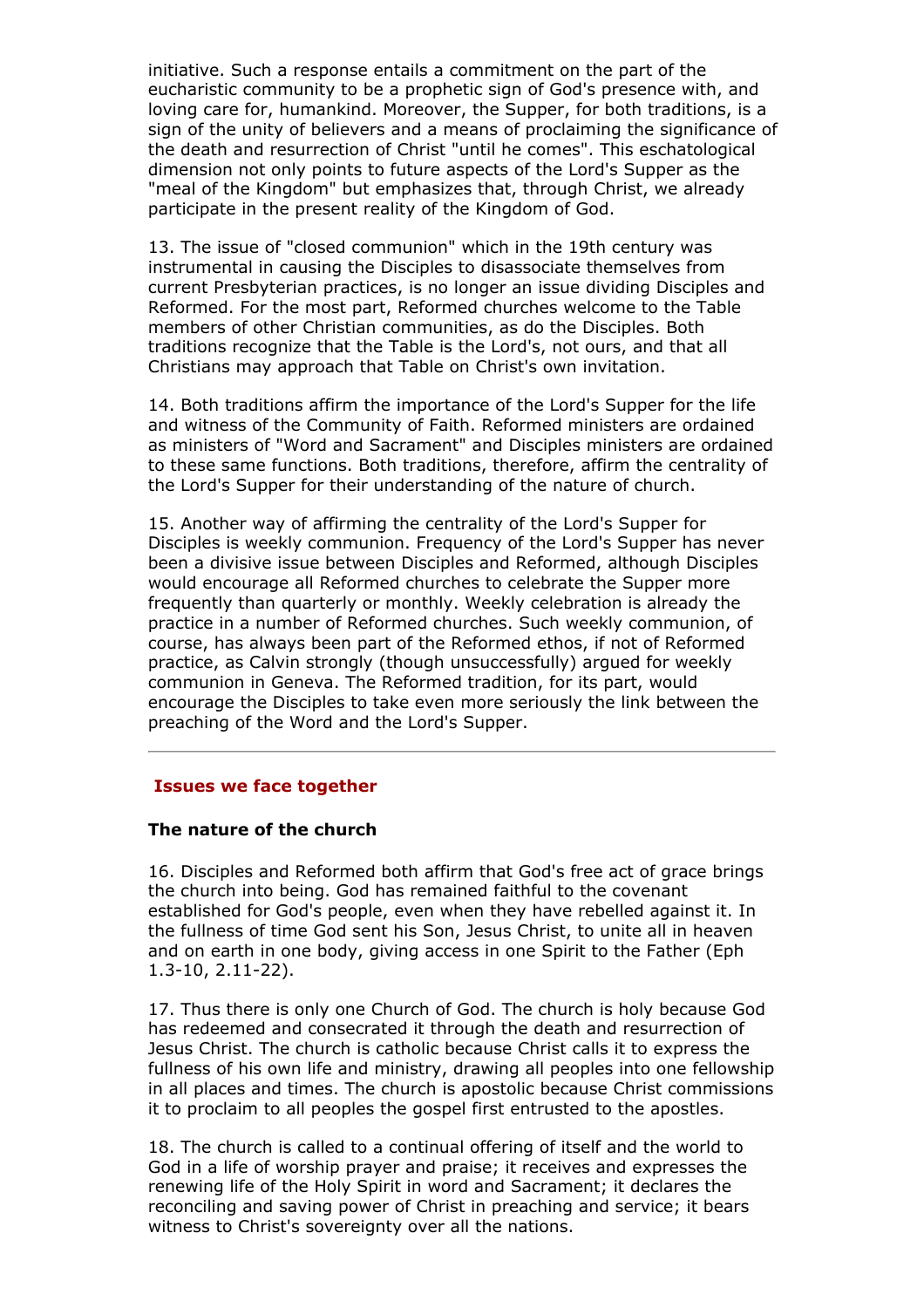19. Hence the church, called into being by God's Word, becomes visible as the local community of faith gathers around the Lord's Table, receives those newly baptized into his name, studies the Word of God, hears the gospel proclaimed, helps the poor and needy, and is sustained by the ministry of those called and set apart for that service. Christ has promised to be in the midst where two or three are gathered in his name, and where two or three are so gathered they are necessarily united with all others so gathered through space and time (cf. Disciples-Roman Catholic International Dialogue: Agreed Account of Nashville Meeting, 1984, *Mid-Stream: An Ecumenical Journal*, Vol. XXV, No. 4 (1986, p.417).

20. Disciples and Reformed have generally found no difficulty in relating their understanding of the church either to the local congregation or to the church universal. But it has sometimes been difficult to express the reality of the church in a way which does full justice to its nature beyond the local congregation. Moreover, particular emphases or concerns can distort the understanding of the whole. For example, the notion of a covenant people causes problems if that people is identified with a particular nation, race, or state. Again the voluntary principle, classically expressed by John Locke, that a church is a voluntary society of those who join together of their own accord to worship God, can obscure God's initiative in calling the church and blind local congregations to their involvement with other congregations in mutual support and service. Finally, the identification of a church with a particular culture, way of life, race, or social grouping, obscures God's intention that all shall be one in Christ. We recognize and confess that such partial understandings have existed in both our traditions, and that we can only realize and embody the unity God intends as we progress beyond them. Thus, although the church already is the Body of Christ, in its existing forms it is a provisional embodiment of the Kingdom (cf. Anglican-Reformed International Dialogue, *God's Reign and our Unity*, paras. 30, 35).

21. Historically the church has made affirmations of its faith in the Apostles and Nicene Creeds as a way of manifesting its unity. From the 16th century onwards the Reformed churches believed it important to express their witness to the gospel and its implications for their day in particular confessions of faith. The way such confessions of faith were sometimes used as exclusive tests of fellowship led Disciples in the 19th century to reject them and to prefer only the simplest confession of faith in Jesus Christ as the son of God, found in the gospels and elsewhere in the New Testament.

22. Changes in biblical and theological hermeneutics have led increasing numbers in both traditions to recognize the difficulty of claiming that one particular credal formulation is an adequate statement of the truth for all peoples and times. Changes in Western culture and an increasing awareness of the challenge of other faiths and cultures have enabled us to recognize that the church needs to confess its faith today in a way which relates it both to scripture and to the contemporary world. Disciples have been reconsidering their attitude to creeds and confessions of faith. Several Reformed churches have found it necessary to confess their faith in the midst of political crisis. Several united churches have found the occasion of union to be a valuable opportunity to confess their faith. Such confessions always need to have as their purpose the building up on the Body of Christ, and their authority lies in their faithfulness to the gospel rather than in the human wisdom involved in their compilation. God's grace remains primary.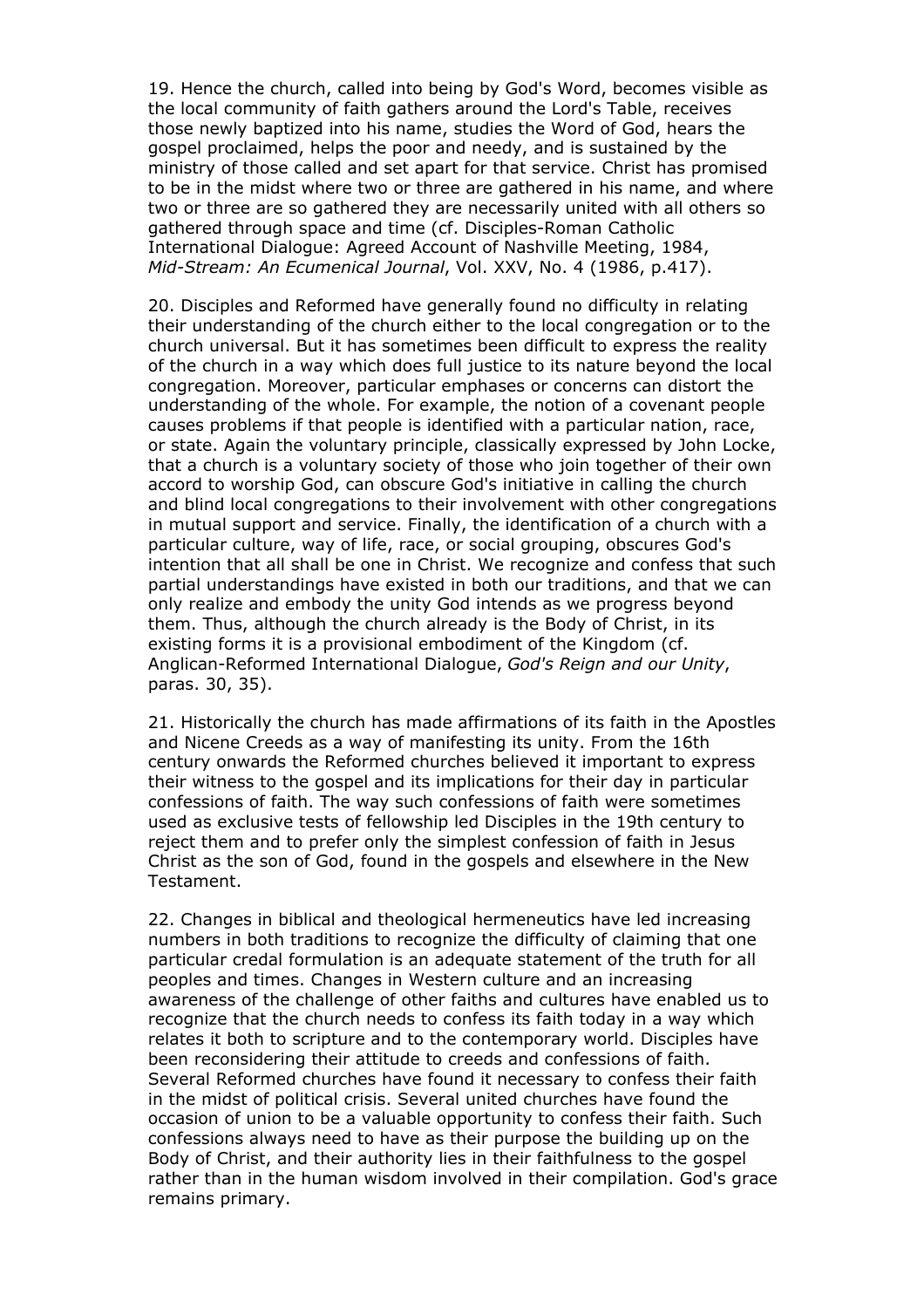## **Baptism**

23. From the responses of Disciples and Reformed to the World Council of Churches' text, *Baptism, Eucharist and Ministry*, as well as from various teaching documents or common statements of churches in various national settings, it becomes clear that agreement exists on central theological convictions concerning baptism, namely that

- a. baptism is the unique initiatory act which makes explicit for the recipient God's gracious act of redemption in Christ. It signifies dying with Christ to sin and being raised with Christ to new life; it marks a union with Christ, and in it is promised the sanctifying power of the Holy Spirit;
- b. baptism also requires the response of faith to God's gracious action. It is administered by and within the church as the Community of Faith. At every baptism, the faith is confessed;
- c. the difference between infant and believers' baptism becomes less sharp when it is recognized that both forms of baptism embody God's own initiative in Christ and express a personal response of faith made within a believing community. Personal confession of faith normally takes place in the presence of the congregation, either at the time of baptism in the case of the believer, or at a later time by those who are baptized as infants;
- d. baptism is the entrance to a life of discipleship within the shared ministry of the whole people of God. It bears witness to the church as a confessing community in which members are led by the Holy Spirit toward lifelong growth in faith.

24. In most places, Disciples and Reformed recognize each other as baptized members of the body of Christ and admit one another freely to their respective eucharistic celebrations.

25. They agree that teaching concerning baptism is never to be developed in a way which undercuts the centrality of justification by grace through faith.

26. Thus also neither tradition can be content with a baptismal theology which excludes children from the Christian community. Reformed affirm that children belong to the covenant people of God and signify their belonging through infant baptism. Disciples affirm that they have a place within the kingdom, which is confirmed in the face of human sin and rebellion, by baptism as a believer for the remission of sins. For a united church to have a double practice is to assert the legitimacy of both these theological views. There is need for fuller discussion in this setting of traditional teaching on original sin.

27. It is consistent with the agreed theology of baptism to perceive baptism as a once-for-all event in the life of the Christian, leading into a continued reception of grace focused by the repeated sacrament of the Lord's Supper. To uphold this theology of grace, Disciples and Reformed should refuse to practise rebaptism. Recognizing that such refusal creates pastoral problems of great difficulty for some individuals and churches, they should support one another in theological and pastoral consistency.

### **Ministry**

28. Our dialogue has confirmed and strengthened the sense, already developed through ecumenical discussion, cooperation, and participation in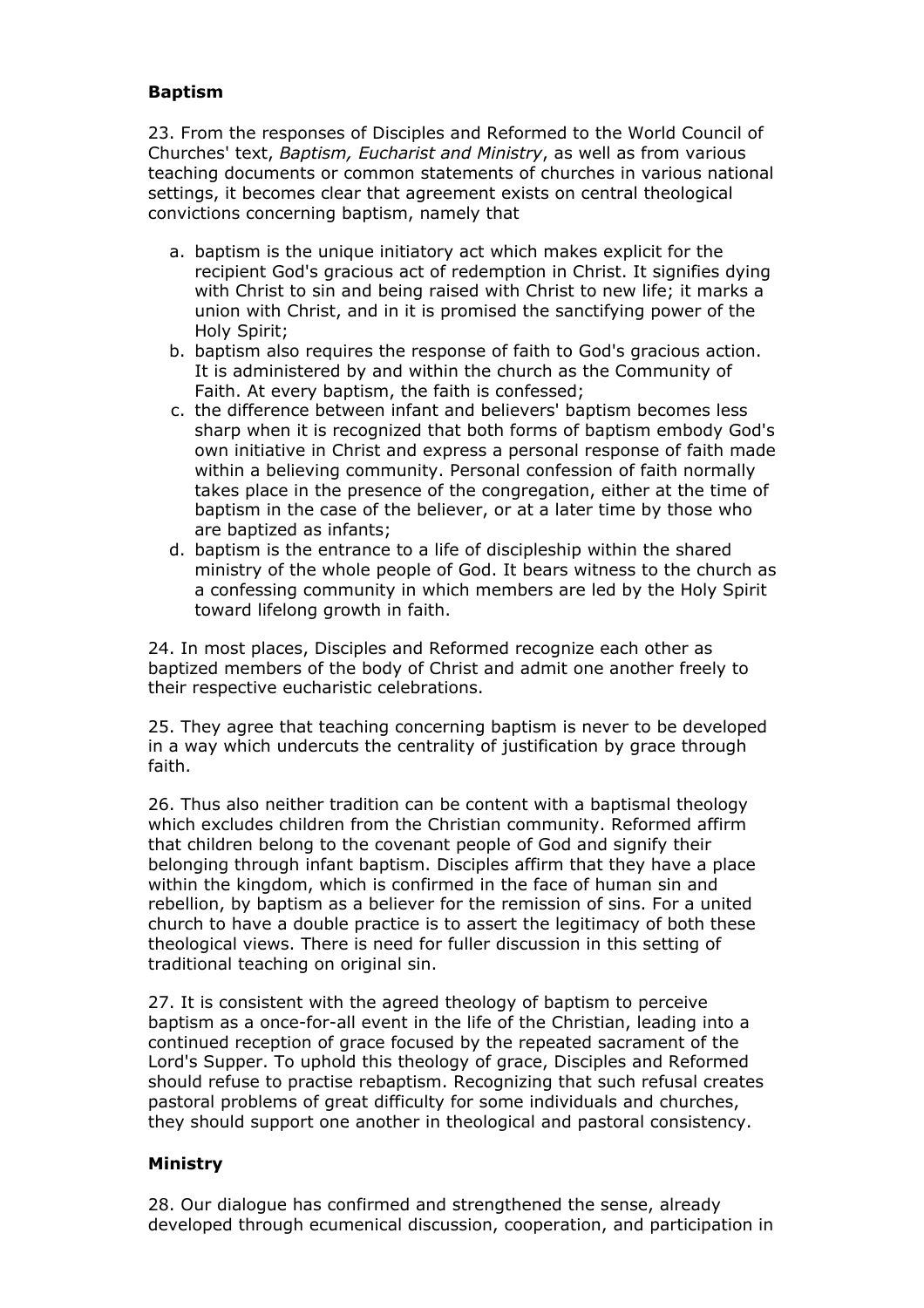uniting churches, that Disciples and Reformed are in fundamental agreement on the theology of ministry. We share the conviction that the ministry of the church has as its basis the ministry and "self-emptying" of Jesus Christ which the proclamation, witness and conduct of the life of the community is to reflect. Into this ministry, Christians are incorporated in baptism. The calling of ministry is thus given to the whole people of God, and constitutes a "priesthood of all believers" in which each Christian ministers to the other and pursues his or her vocation in the world. We believe and experience the empowering of the Holy Spirit in enabling the fulfilment of the various vocations of Christians who together comprise the ministry of the whole church.

29. Within this mutual ministry of the people of God, our traditions have reaffirmed the necessity of a ministry of Word and Sacrament, through which the community is challenged to be faithful, is nurtured, and proclaims the grace and presence of God. Both traditions have always affirmed that such a ministry is to be exercised collegially. They have also seen the need, through various patterns, for an expression of the church's *diaconia.* They have also been concerned with provisions for helping the community and communities to be built-up so that they might participate more effectively in the ministry of Jesus Christ.

30. Historical experience, theological principle, and the needs of ministry have led us to establish and make subject to reform, the patterns of our ministry. Despite claims in the past, Disciples and Reformed have come to acknowledge that there is no single pattern of ministry set down in the New Testament and that no exclusive claims on behalf of any of the historic patterns developed by our churches, or others, are warranted by biblical scholarship, ecumenical consensus, or the challenge of ministry. There are no differences between us to keep us apart, as is illustrated by the instances in which we are already in union.

31. Since the forms of ministry which exist at present are different at various points, despite remarkable similarities, certain issues deserve continued mutual reflection and clarification. Our efforts to deal with these issues must be set within the larger context of theological reflection on the nature of ministry carried out in ecumenical discussion today. Among the matters to be clarified are the following:

32. *The theological meaning of ordination*. Disciples and Reformed share the conviction that the ordering of the ministry of the church justifies certain ministries "set apart" within the ministry of all by the act of ordination, which must be understood in the context of the one ministry of the people of God. Our churches, like all others, are challenged to rediscover the theological meaning of ordination so that it will not be confused either with induction to a pastoral charge or with matters of practice, however significant, such as terms of employment, salary, part-time and full-time service, and standards of accreditation.

33. *Presbyteral Ministry*. In our traditions ministry within the local congregation has been shared among a group of people who have overall responsibility for ensuring that the Word is preached, the sacraments are administered, and discipline, governance and oversight are exercised. To care for this cluster of services our churches have developed certain "offices", e.g. , the minister or pastor, the Reformed "elder" and the Disciples "elder" - which in various ways require clarification through further ecumenical dialogue.

34*. Diaconal Ministry*. The Reformed in the 16th century and the Disciples in the 19th century retained, in a revised form, the office of deacon as an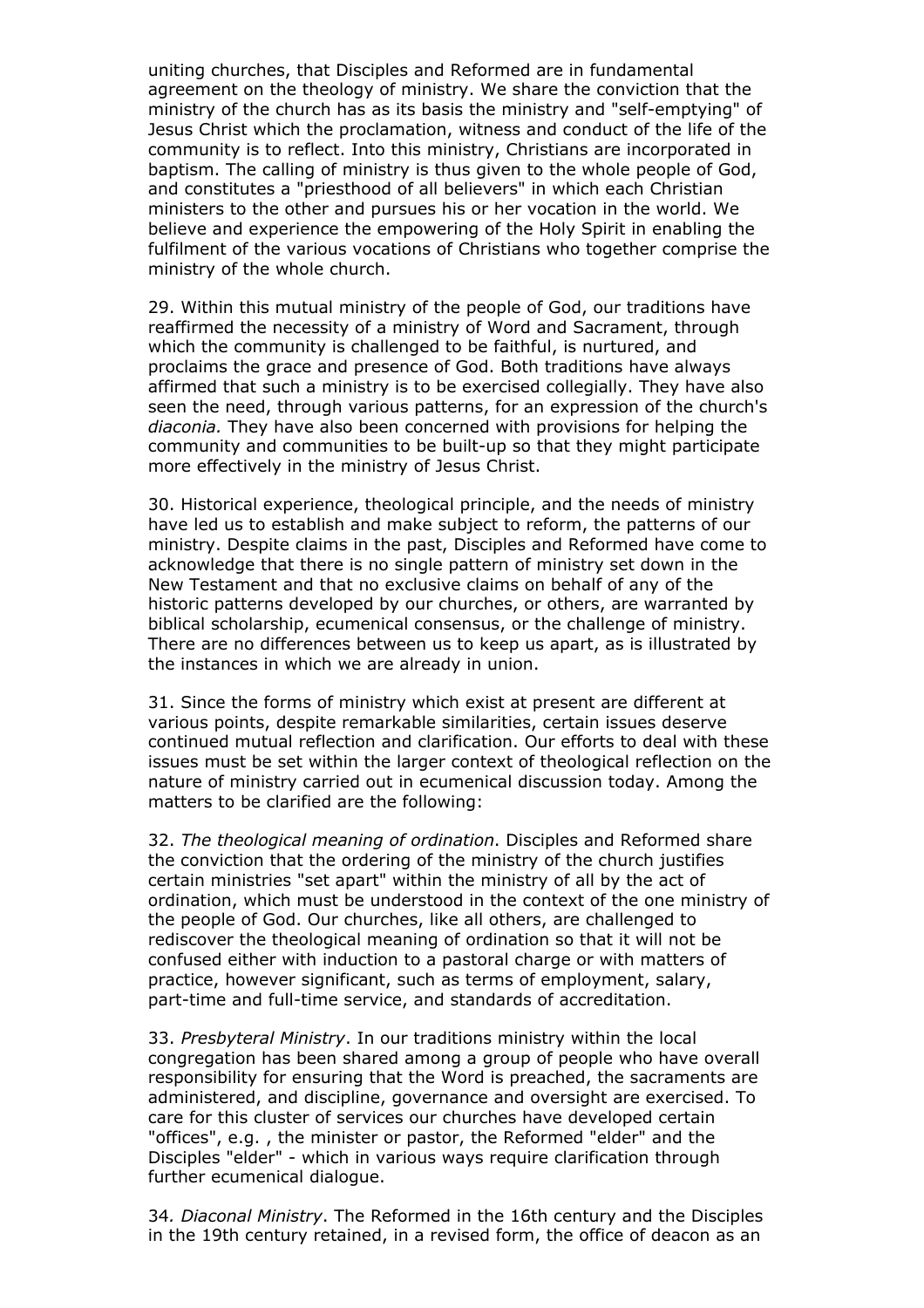integral part of the ministry of the whole people of God. Both of our traditions have valued a diaconate as a means of linking the worshipping community with care for the poor and needy of the world and as a means of ordering the life of the local congregation in a way which links the ordained to the whole people of God. Since within and between our two traditions there are and have been different understandings and practices of the role and function of the diaconate, revitalization of this ministry warrants our further mutual attention.

35. *Oversight Ministry*. Disciples and Reformed acknowledge, implicitly and explicitly, the need for oversight (*episkope*) within the church. Within the local congregation this has been focused in the pastors and shared with elders. Beyond the local congregation oversight has been exercised in a variety of ways with different combinations of individual and collegial ministry. In the light of ecumenical dialogue (e.g*., Baptism, Eucharist and Ministry*), and practical experience of cooperation with other church traditions (e.g., local ecumenical projects in England), both Disciples and Reformed are called upon to consider anew the provisions for *episkope* present within their bodies.

36. Both the Disciples and many of the Reformed ordain women, in keeping with their understanding of oneness in Christ, the inclusiveness of the ministry to the gospel, and the gifts of ministry given to Christians regardless of their sex, race, and other natural and social distinctions. Although we have not considered *the ordination of women* to be an obstacle to mutual recognition between our churches and those which cannot yet in conscience affirm the ordination of women, we cannot consider the issue to be in any way secondary or expendable in the effort for unity in the church, and we therefore press in ecumenical dialogue to keep this concern before all churches of Jesus Christ. We also press to keep before our own churches the concern that all prejudices be eliminated and full equality of opportunity be obtained in our responses to God's call to women in ministry.

#### **Recommendations**

37. On the basis of these discussions we believe there are no theological or ecclesiological issues which need to divide us as churches. Consequently we request the Disciples Ecumenical Consultative Council and the World Alliance of Reformed Churches call upon their member churches to say whether or not they can accept the following declaration:

"The Disciples of Christ and the Reformed churches recognize and accept each other as visible expressions of the one Church of Christ."

Acceptance of this declaration presses us beyond our divided histories toward a common ecumenical future. We believe that this declaration has several specific implications. It implies sufficient consensus between our two traditions on the meaning of the gospel, on baptism, the Lord's Supper, and ministry to enable our churches to recognize and accept each other's members and ministries, to share reciprocally the Lord's Supper, and to engage in common mission, evangelism, and service in the world. The acceptance of each other as churches also implies our commitment to remove other obstacles which keep us from sharing full fellowship and mission in the name of Christ.

38. This unity will clearly need to be expressed in each local and national